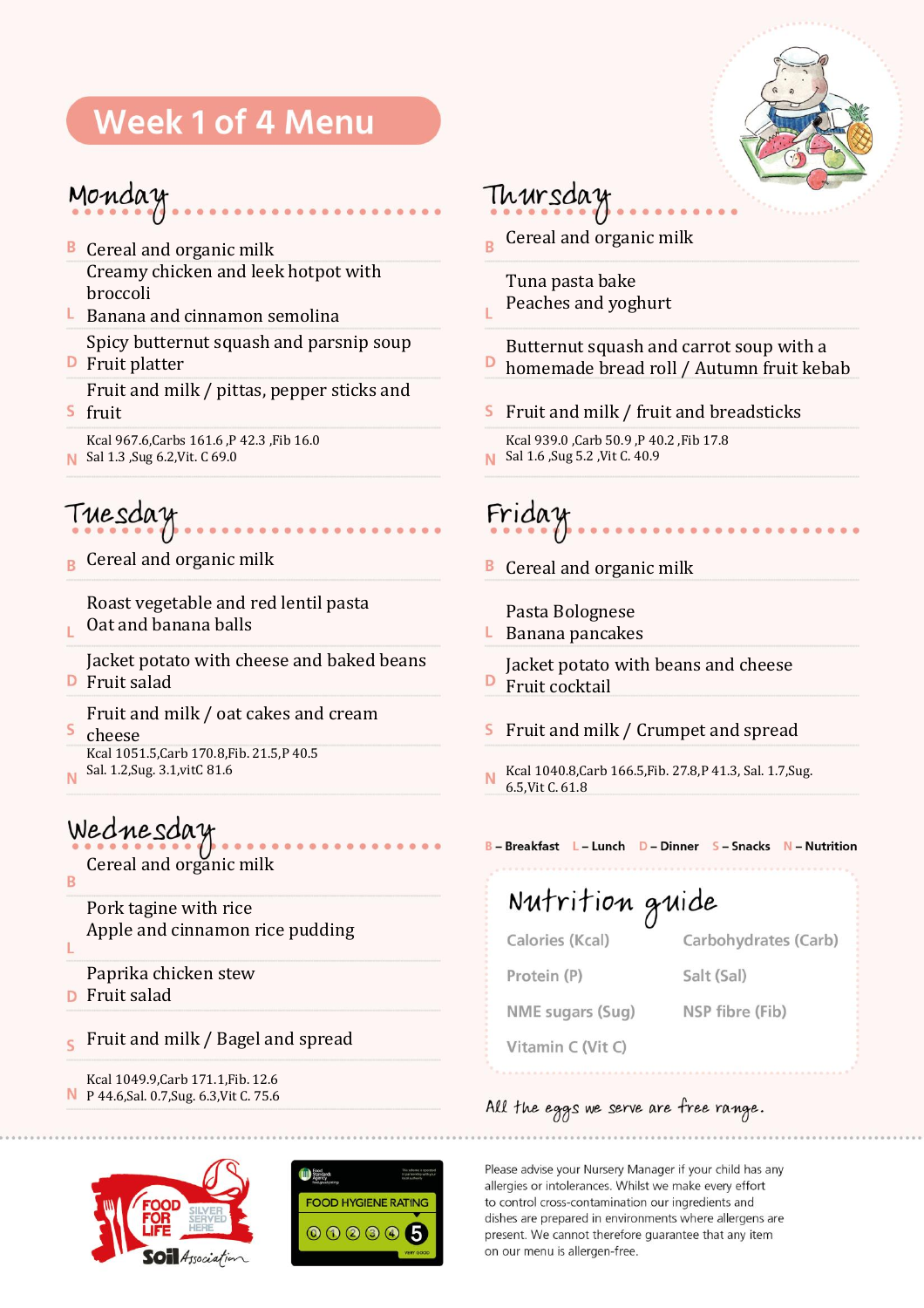# **Week 2 of 4 Menu**



#### Monday

Cereal and organic milk B

Thai green chicken curry rice Chewy cranberry and apricots bites Ĺ

Wholemeal cheesy pasta with peas and **D** carrots / Seasonal fruit salad

- Fruit and milk / Rice cake and vegetable sticks
- Kcal 1042.8,Carb 165.5,Fib. 17.8 P 43.1,Sal. 0.9,Sug. 2.2,Vit C. 48.9

# Tuesday

Ĺ

Ľ

Cereal and organic milk

Cottage pie with seasonal vegetables Chunky monkey muffins

Jamaican fish curry with wholegrain rice D and naan / Mixed seasonal fruit

Fruit and milk / Breadsticks s

Kcal 981.6,Carb 152.8,Fib. 15.8,P 44.8 Sal. 11,Sug. 3.0,Vit C.72.1

### Wednesday

Cereal and organic milk B

Salmon and broccoli pasta Sugar free fruit cookie

Bean stir fry **D** Fruit in natural yoghurt

**S** Fruit and milk / Pitta and tuna dip

Kcal 990.5,Carb 170.6,Fib. 24.0 P 42.2,Sal. 0.7,Sug. 7.2,Vit C.35.4





#### Thursday

Cereal and organic milk Ŕ

Chicken roast dinner Sugar free banana loaf

Sandwich platter with vegetable sticks

Bananas and pears in natural yoghurt

Fruit and milk / Crackers and cream cheese

Kcal 1042.0,Carb 159.5,Fib. 18.9,P 42.6 N Sal. 1.5,Sug. 2.4,Vit C. 69.9

Friday

ī.

Cereal and organic milk

Spicy bean and vegetable stew Lemon sponge

Vegetable calzone

- D Stewed plums and natural yoghurt
- Fruit and milk / pitta and veg stick with spicy chickpea dip
- Kcal 969.0,Carb 146.7,Fib. 22.1 P 36.8,Sal. 1.6 ,Sug. 0.8,Vit C. 92.6

B - Breakfast L - Lunch D - Dinner S - Snacks N - Nutrition

Nutrition guide Calories (Kcal) Carbohydrates (Carb) Protein (P) Salt (Sal) NME sugars (Sug) NSP fibre (Fib)

Vitamin C (Vit C)

#### All the eggs we serve are free range.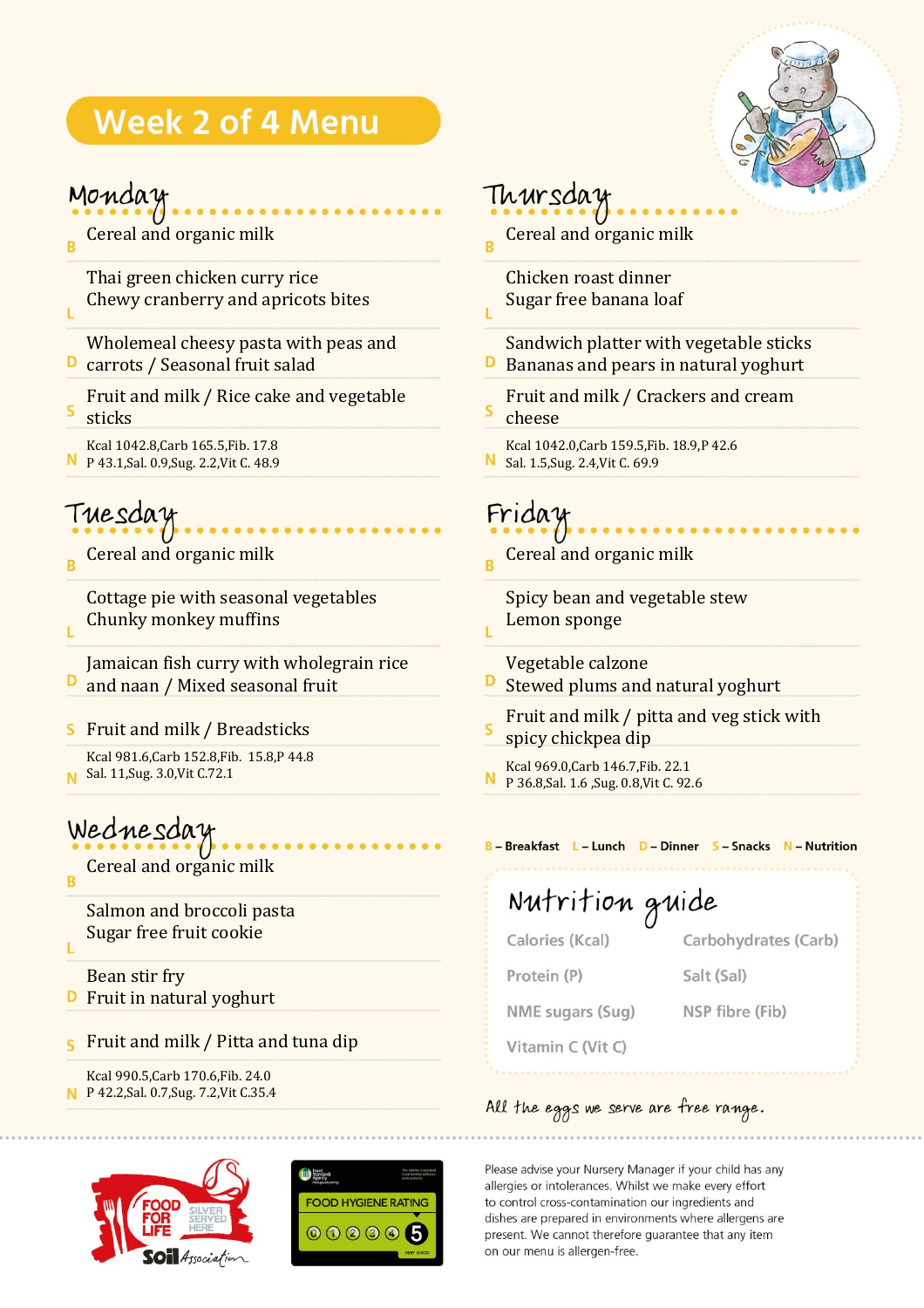# Week 3 of 4 Menu



#### Monday

Ĺ

Cereal and organic milk B

> Fish fingers with mash and peas Chocolate and coconut flapjack

- Sweet and sour chicken with rice
- **D** Mango and mandarin fool
- Fruit and milk / Bagel and spread with veg
- S sticks and spicy chickpea dip
- Kcal 989.0,Carb 149.0,Fib. 13.1 N P 31.4,Sal. 1.5,Sug. 5.8,Vit C. 33.5

#### Tuesday

Cereal and organic milk R

> Chicken roast dinner Sugar free date and coconut cookie

BBQ beef with pasta and carrots

- Strawberry yoghurt D
- Fruit and milk / Fruit and toast fingers S

Kcal 1050.4,Carb 168.3,Fib. 20.6 P 43.9,Sal. 1.3,Sug. 5.5,Vit C. 47.8

#### Wednesday

Cereal and organic milk

B

Ĺ

Salmon and pea risotto Fruited tea loaf

Ĺ

Roasted vegetable and red lentil pasta

- Fruit platter Ď
- Fruit and milk / Bagel and spread  $\overline{\mathsf{S}}$

Kcal 975.7,Carb 176.1,Fib. 14.9 P 37.5,Sal. 1.3,Sug. 10.7,Vit C. 57.9





#### Thursday

Cereal and organic milk

Beef goulash with rice and beans Spiced apple loaf

- Broccoli and tuna pasta D Fruit salad
- S Fruit and milk / Muffin and spread
- Kcal 1015.1,Carb 14.1,Fib. 15.2 P 40.8,Sal. 1.2,Sug. 0.4,Vit C.120.9

### Friday

Cereal and organic milk Ŕ

Vegetable stew with crusty brown bread roll

- Rice pudding with banana and cinnamon Mixed bean chilli with jacket potato
- Seasonal fruit salad
- S Fruit and milk / Crumpet with beanie dip
- Kcal 990.4,Carb 164.0,Fib. 16.8,P 34.0 N Sal. 1.6,Su1.0,Vit C. 32.9

#### B-Breakfast L-Lunch D-Dinner S-Snacks N-Nutrition

Nutrition guide Calories (Kcal) Carbohydrates (Carb) Protein (P) Salt (Sal) NME sugars (Sug) NSP fibre (Fib) Vitamin C (Vit C)

#### All the eggs we serve are free range.